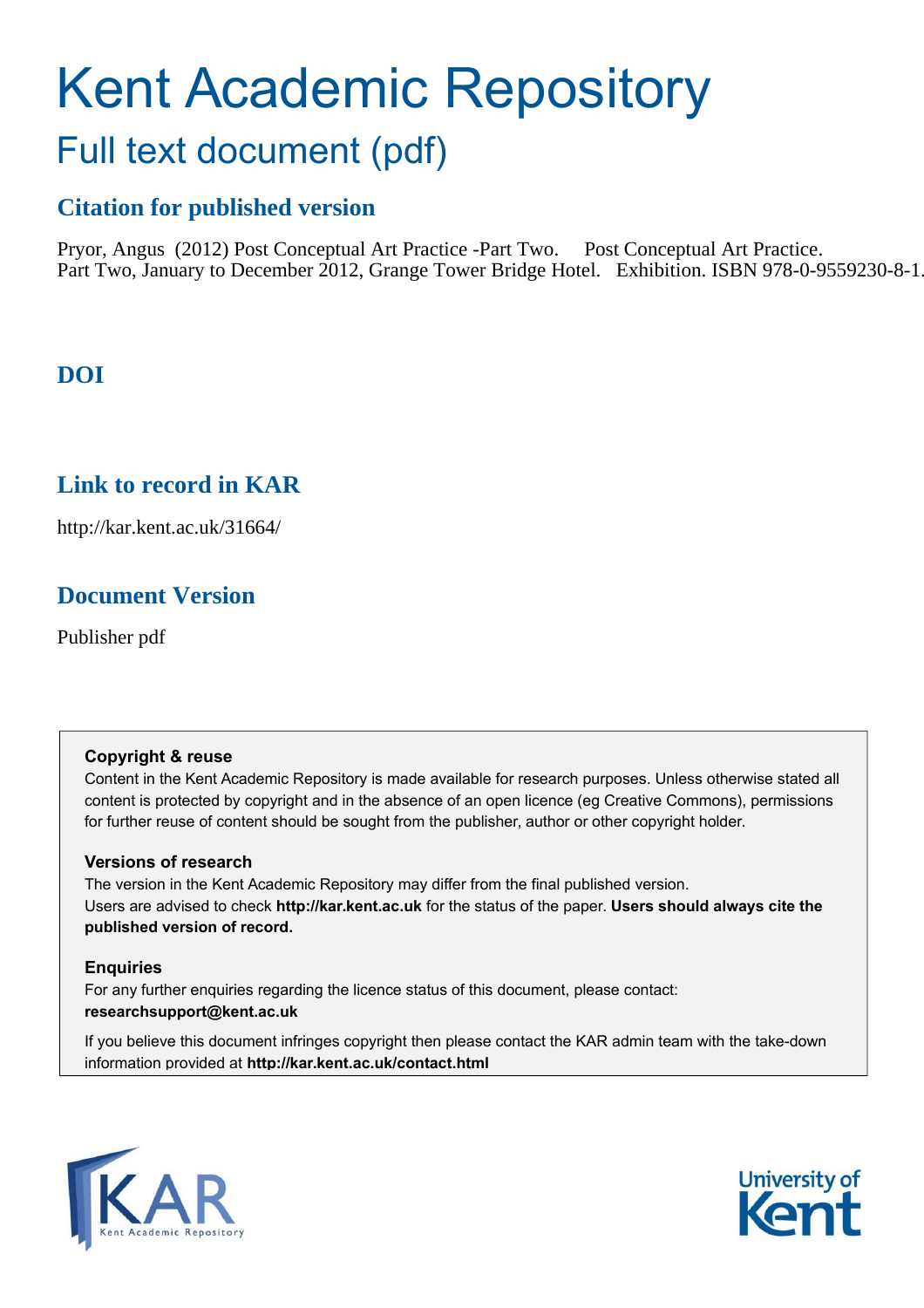# **Post-Conceptual Art Practice: New Directions — Part Two**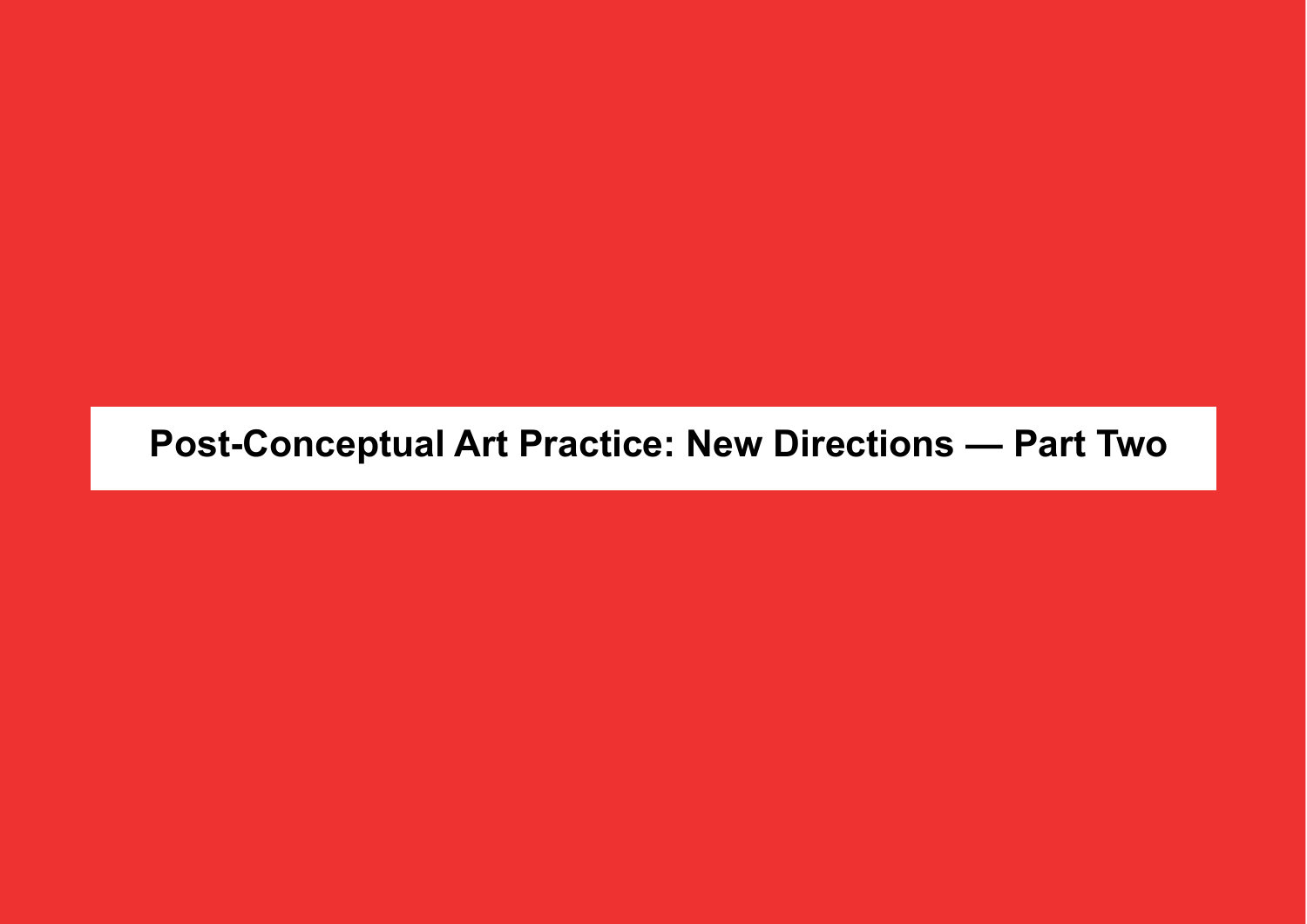# **Introduction**

Grange Hotels are very keen to showcase works of art and to provide an environment for new artists to show large and ambitious works in public spaces. We are pleased to support Plastic Propaganda's initiative to display their work in our hotels, thereby providing the artists with an opportunity to reach mass audiences who would otherwise not see their works.

Displaying fine art in an alternative space can often refocus the work by placing it in a different context. It also provides an unusual yet stimulating backdrop for hotel guests and corporate professional clientele using the hotel's facilities. The essence of the hotel's public spaces reproduces the large white cube environment of a gallery that reacts directly to the artwork being shown here.

The particular spaces chosen for the artworks give them the chance to breathe and to be contemplated at leisure. It is a surprise to encounter original contemporary art in this modern hotel arena. The cultural implication of the paintings and sculptures gives viewers an opportunity to escape from their expected activity into an existence outside the hotel environment and the everyday.

We want our guests to enjoy and be stimulated by these works of art and feel that their presence enriches the overall environment of the hotel.

Grange Hotels, March 2012

# **GRANGE HOTELS** www.grangehotels.com

Among the distinctive changes of the late 1980s and in the initial years of the decade which followed, was the shift towards the use of new curatorial and exhibition venues. What became the nucleus of the so-called 'YBAs' – the Young British Artists - whose work defined the cultural sensibility of an era, originated in the use of vacant, post-industrial dockland spaces. In the decade which followed, much of London's gallery infrastructure re-located from the West to the capital's East End, forced out by punitive rents and an art market which had begun to register the aftershocks of mass unemployment and social dislocation.

Over twenty years on, after a long bull market, a post-industrial UK again confronts economic recession. Faced with funding cuts to colleges, art schools and state patronage, artists have responded with innovation, flair and pragmatism. Some work in collectives or self-curate. The doubling or collectivising of artistic agency, demonstrated, for example, by Claire Fontaine, KennardPhillips, Pil and Galia Kollectiv and SUPERFLEX, underlines a shift to more flexible, post-Fordist modes of cultural production.

William Henry and Angus Pryor's latest exhibition of work has been installed at the Grange Tower Bridge Hotel. Their first, at the West Wintergarden, Canary Wharf  $(2010)$  was staged at the heart of London's financial district. The deliberate choice of both venues signifies a broader constellation of linkages between cultural production and a more expansive engagement with audience and viewing communities for contemporary art. In the 1960s, the Situationist International coined the idea of 'détournement' to describe the use of urban spaces for appropriation and critique. A half century on, a post-conceptual generation of artists are exploring new locations for showing and situating their practice within a culture industry which has proven equally as responsive and resilient.

Dr Grant Pooke FRSA, School of Arts, University of Kent



# **Foreword**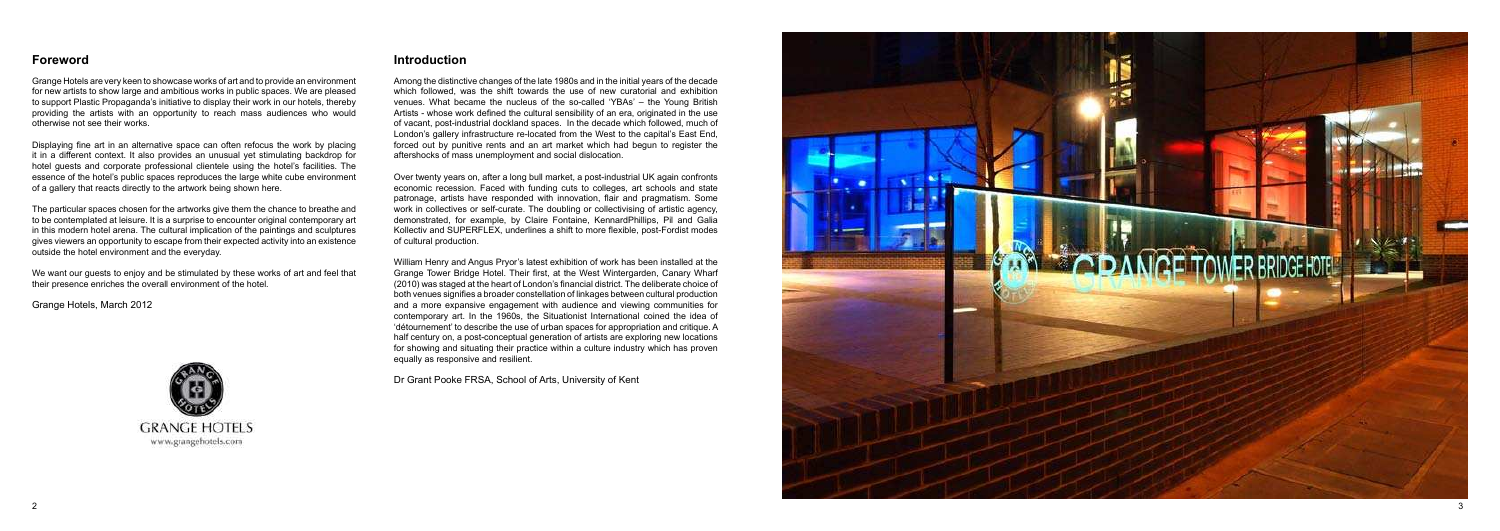**Interview by Grant Pooke, History & Philosophy of Art Dept., University of Kent, February 2012.**

#### **GP: How long have you been making work?**

**WH:** I've been making 3D work from the very beginning of my formal art education at the University of Kent in 2004. I remember the very first day  $-$  suddenly moving from a linear dimensional representation straight to expressing the same but in 3D. It seemed the most natural thing in the world for me to do. Suddenly I felt free and in control – making choices for me.

#### **GP: Why the preference for three dimensions?**

**WH:** I use 3D as a relational aesthetic within the real world. For example, Matta-Clarke had his inside/outside buildings which changed perception of their relationship to the surrounding environment. Also, Grenville Davey enlarged everyday objects, throwing perception into confusion by creating industrial equivalents of Greek pediments.

Marcel Duchamp, of course, for so yery many different reasons: Rachael Whiteread (form); Brian Tolle (bringing a sense of fluidity into an inanimate obiect): Erwin Wurm (shapes and bends): Doris Salcedo (sense of loss and memory through the use of objects – the missing) and Gabriel Orozco.

#### **GP: Do you approach the selection and manipulation of motifs in a preplanned way, or is the making process more free-form and intuitive?**

**WH:** Yes, there is a degree of pre planning – there has to be. I've always been systematic and had to be in a former professional life. However through expressive means, I've let chance play a role in my work by creating an image through form.

#### **GP: Is there any particular artist you identify with? Why?**

#### **GP: You are on record as describing your work as being 'fabricated from readymades.' These references to the Duchampian tradition were explicit in the Canary Wharf show back in 2010. Firstly, how would you characterise the work completed for the latest installation?**

**WH**: That's a good question! I'm continually trying to fight with both  $-$  the concept is very important to me and I want to describe or show it in many alternative ways. The key for me is that the new object is recognisable from its origin but shows distinctive new characteristics which are different or even better perhaps.

**WH:** I have tried to continue that tradition where the objects have been distorted again by a process. The starting point is always the same, and the object will have a personal connect with me, but the end result can be unexpected.

# **William Henry: Perspectives on Practice**

**GP: Duchamp's readymades were noted for their apparent contingency. Many of the objects he selected seemed pretty random, but looking at several of the pieces showcased here, there is an appreciably musical theme. The analogies made by formalist critics like Clement Greenberg and Michael Fried of the visual art they liked to musical composition are well known. Is this connection the reason behind your own, more literal choice of motif? If not, what has determined your selection of instruments to cast?** 

**WH:** Yes definitely! I find comfort in seriality and repetition – 3 brothers – 3 children  $\overline{a}$  = all the same but very different in every way. Only the sex is the same  $\overline{a}$  a finger is a finger and an eve is an eve but each part is different and each whole is different: better maybe, but that's subjective - and that's the point I feel.

**WH:** Yes very much so. The sculptures shown here at Grange Tower Bridge Hotel, function as the object they represent, but also as a metaphor for the human condition. This work reflects the state a person gets to once their initial condition changes, whether the cause is physical, mental or debilitating in another way. I am like many in the artworld, expressing life experiences through my art, focusing on things good, bad, everyday and on objects of importance and significance to me.

**WH:** No I don't pick an object at random. I consider, reject, and choose with purpose, in the same way a painter makes a choice of colour or brush size. Music has played a strong part in my upbringing. I remember labouring hard with the clarinet; my brothers played both the violin and flute, but I see a natural development taking place from my show at Canary Wharf where the final pieces I created included *Strung Out* (*2010*). The instruments are objects of beauty which, in the wrong hands, can produce awful sounds. This is an area I want to continue to explore – a journey into the world of music where not just the instruments are distorted to create an artefact but perhaps the idea of sound itself.

#### **GP:** Given some of these distinct influences, do you perceive a tension **between a post-Duchampian, concept-lead aesthetic, and a more formalist kp** inflexion to your practice?

**WH:** Oh yes definitely, very much so. It's the very essence  $-$  the questions posed  $$ are they being blown or pushed by an external force or is it strength from within that is forcing them to straighten? It is this inner strength that is more important to me.

**GP: Can we look in detail at one of your installed pieces; the triptych of cell phones. One, still attached to its base, has folded over and has almost collapsed in on itself. The casting process and the melting heat of the blowtorch, has made the object seem organic. Can you take us through the various technical processes involved in making these and similar pieces?** 

**WH:** Sure. Firstly, I prepare the readymade, make a silicone or vinyl mould, then make a cast of wax, apply heat and/or manipulate, allowing it to solidify. I create a further silicone mould and again a final resin or wax cast.

**WH:** Yes, plenty, some of which are happening quicker than anticipated. The practice is growing - my work is being seen by wider audiences. The works are now going abroad to Taiwan next month and to India in the autumn. Longer term there are plans for New York so the outlook is bright. The work is for people to see not just for those visiting art galleries!

**GP: Although the phones are among the smallest individual pieces on show, they share an interest in seriality and repetition. They reminded me of Minimalist and post-Minimalist practice, although your motifs are clearly not** 

#### **abstract. Were you conscious of these antecedents in any way?**

#### **GP: More generally, with this exhibition, it seems to be a new dimension to your practice. How do you account for the shift?**

**WH:** My Canary Wharf show demonstrated the link to Minimalism and post-Minimalist practice and these works continue to do so. Any shift highlights a practice development, perhaps becoming more thematic with a desire to explore deeper and with more thoroughness.

**GP: In recent years, repetition and permutation have been given a more macabre and subversive edge within contemporary practice. In one striking comment a couple of years back, you described your work as emblematic of 'personal illness' and as 'metaphors for broken-ness'. Do you still perceive your practice in this way** 

**GP: One implication might be that making art is in some way cathartic. Personally, do you judge this to be the case? If so, how is this manifested itself in relation to your own experience.**

**WH:** The work is not therapeutic, although it might have been eight years ago. It's about how we react to people. Do we react as if they are broken, or should we see them evolving or metamorphosing into a new dynamic persona? I explore the poignancy in that change through an aesthetic presence – one of beauty!

**GP: Staying with this association, your sculptures are blowtorched and melted; forms are distorted, made mutable and organic. For example the three white mounted clarinets lean over like wheat in winter. Do you recognise characterisations of your work as evocative of a kind of stasis and entropy?**

#### **GP: Does your work have a social or political dimension?**

**WH:** Political – no, social maybe, but it's more a facet of the human condition and our responses to each other, particularly society's reaction to people with both physical and mental disabilities. Some might be broken but that does not render them useless and from adversity comes strength. Strength doesn't reside in having never been broken, but in the courage required to grow strong in the broken places. There can be beauty in this, but derived from a readymade.

**GP: Galleries are essentially commercial showrooms where people go**  specifically to buy art. Although the profit imperative may be the same, hotel **chains exist to serve other needs. Whilst there are precedents for this, do you perceive that there is a danger that art exhibited in this context might run the risk of being relegated to decoration or interior design? If so, in what ways do you feel that your work circumvents this possibility?**

**WH:** No far from it. My work is for people to see. In Canary Wharf we had 500 people an hour going past the show in a public thoroughfare and here the viewing numbers will be big too – so much more than being tucked away in a gallery where only art purists visit. There is a real opportunity to seek a blend of contemporary art in a modern hotel space. This hotel environment provides an eclectic mix of users who utilise the space in differing ways, for business, meetings, rest, entertainment and relaxation etc. The art can provide an opportunity for contemplation or discussion; a form of common ground or an ice breaker.

#### **GP: Do you have any plans for the medium and longer term development of your practice?**

#### **Grant Pooke's** *Contemporary British Art: An Introduction* **was published by Routledge in 2011.**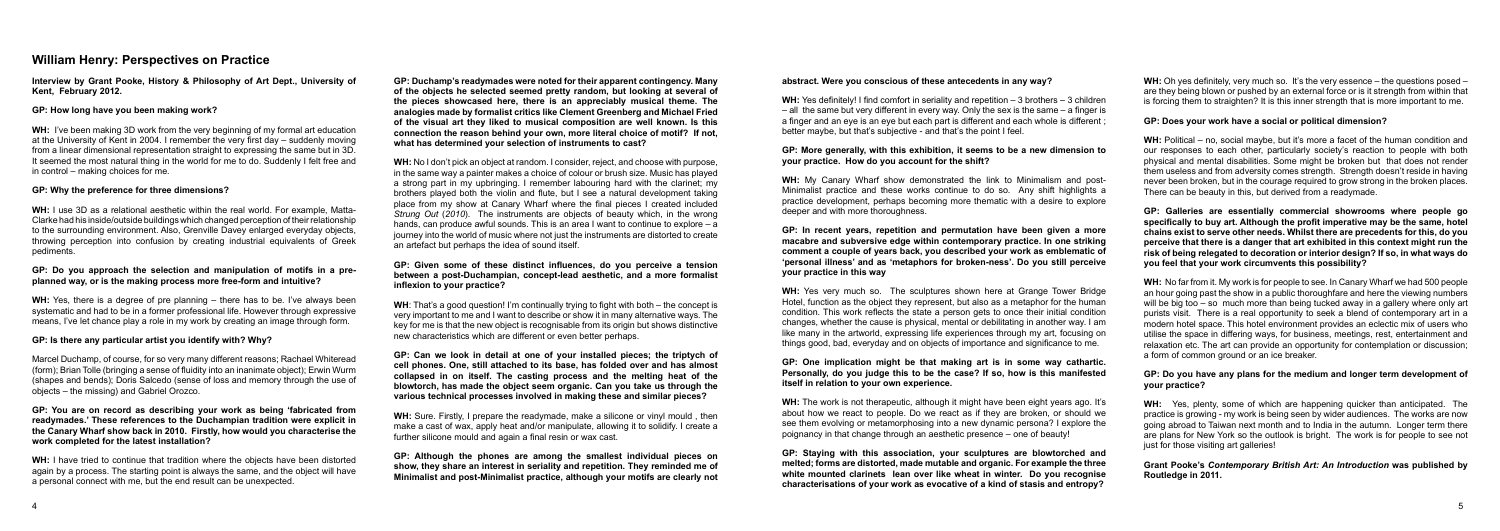*Charcoal*, 2012, plaster *Three Trumpets*, 2012, brass, copper and paint



*Strung Out*, 2010 ceramic and wire









*Euphonium,* 2012 brass and paint

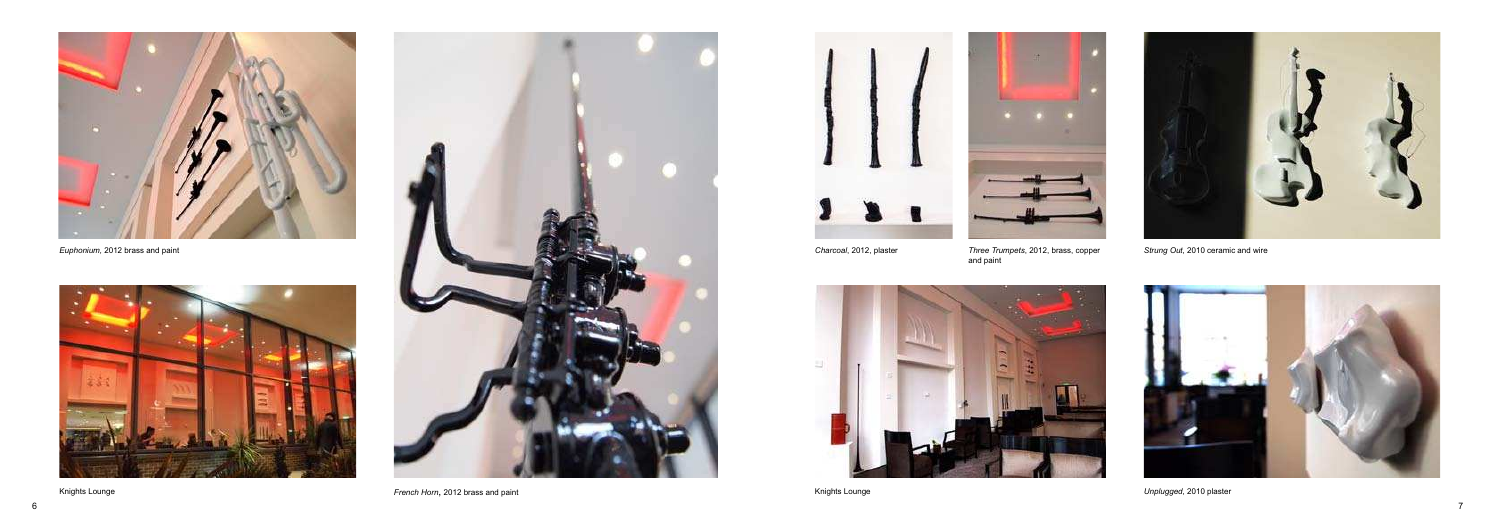**Interview by Mike Walker, Grange Tower Bridge Hotel, January 2012**

**MW: Angus, good to be here, in this very fine hotel, surrounded by your work. You were** telling me earlier that this is more work than you've exhibited in one go for a very long time, if ever. Any big surprises?

**AP**: I suppose the surprise is seeing the hang and from when I made them. Having a relationship with them in the studio is very different from when they're curated in a space. I've become very detached from them  $-1$  don't feel like I own these paintings anymore.

**MW:** This is a great space we're in here, because you can see them from so many different places and they're getting so much natural light. I haven't been looking round and thinking, 'oh, that's too high.' In fact, my main thought is how great it is to get distance from these paintings. In the restaurant they're right away from you and they keep their clarity.

**AP:** Yeah, they have a big impact in there. When we were first viewing the space I went in there and had a kind of Rothko moment! My heart was sinking and I was thinking 'What am I doing?' but then I quite liked them.

#### **MW: You can cope with people eating in front of them. then?**

AP: Yes, I want people to eat in front of mine. I'm not that precious about it. I like them to be looked at. They're not altarpieces. People have been coming in and having a very good reaction to them; people coming in on the first day we hung them and saying, 'These dark paintings...they're really bleak aren't they?' And they are. So they've picked up on that straightaway. I found that quite refreshing. It's a really mixed bag of people; guests, tourists, business people and creatives. In a strange way the paintings look out of place for the hotel, so people wonder what's going on.

#### **MW: That leads to one question that I want to ask you. How much do you make groups** of paintings? How much are you thinking about groups or thematic links?

**AP:** Most of the time! So when I start a series of paintings I never start a one-off but start thinking about multiples and the relationship between one painting to another, one image to another. So there's a kind of sequential narrative, not necessarily to show together, but that's my intellectual process of making, of how I think. So I visualise starting points, not end points. When I make a painting I've got no idea what it's going to look like. So I'll start and I'm not sure what I'm doing with it and I enter into this kind of thought process, like a journey through the painting. I keep thinking I'm going to make this perfect painting.

**AP:** Nook at art a lot. Tuse history. In a postmodern age where we talk about culture rather than history. I just refer to both. I see them as the same thing. I refer to them in the same way. So I'll go to Venice or to New York and I'll use a reference to the city with a reference to MOMA or the Met. I try and make these works so they're all consuming. So it's like seeing everything, all at once, all the time. That's what I want to get through the painting. It's like listening to music. I listen to a lot of classical music when I'm making paintings. I also listen to football. So I think of it like the relationship between Beethoven and Chelsea. So that kind of work and the imagery that's going on within the paintings as I'm doing them, not necessarily deliberately, but I'm very aware that I'm using influences. I'm not bothered by it or hung up by the idea that you're transcribing.

#### **MW: Can I take you back to something you said at the beginning of that, about your** mode of working and how you start the painting off and start building it. You were telling me earlier about this painting above us, *Doliphilia***.** Can you tell me how you went about making this painting?

**AP:** This painting started off as the battle of ideas – it was really about an argument, about two people having an idea and coming from two completely different perspectives on the idea. People get very irate if you disagree with them and the idea of the art of argument is becoming eclipsed by political correctness. So I started this painting thinking about this warring factor where you see two areas coming together and in the middle I was using this idea of a domestic scene. You know, you can go to a debate, you can go to a symposium, you go into a studio, you go into a classroom, you teach and then you go home and you put the telly on and the war in Afghanistan is on television. It's kind of that relationship and again it's all encompassing. If you described your day to somebody; for example, yesterday I was in the studio, teaching third years, and I was talking about censorship, memory and pornography. Then I went home and I put the kids to bed. I read bedtime stories and I'm thinking, 'God, the day's really odd', and I try to encompass that in the painting, where you start to think about everything, at once. If that makes sense?

#### **MW**: So there's a kind of striving to get a complete experiential thing in there?

AP: Absolutely, to absorb everything, at once and then things filter out to you afterwards. So that's the impact of that painting; those colours, there's a soldier, or a rabbit, or a gorilla throwing fruit – what does that mean? And then at the next level of consciousness, you start to think 'Actually, what is going on here? What am I thinking about? What am I doing with it?' So it's like that. Each painting has a different narrative within it, which I'm telling a story through. But then I'm layering different narratives at once so they come into conflict - but that's the language of painting.

**AP**: I can't remember. I use it a lot, because I try to make it uncomfortable for me. I don't make a painting to be something of beauty, so it's not about an experience that in the end is aesthetic. I'm actually trying to deal with subjects that are difficult, with paint, which is problematic. Some of these canvases I've made deliberately big so that physically you are climbing over a painting to paint it. As far as you can reach is where the mark goes. You have to use sticks and you have to throw paint to get to the other side! I do all those things so that I'm constantly challenging what I'm doing in the painting. I will often paint on the floor, stand the paintings up and not recognise what I've done and start again. I'll paint them out because I can't see what it is, in my head. I've mentioned this thing that is a language and if I don't understand the language I'll get rid of it. I'm constantly re-painting and scraping off and starting again. It's a long process,

#### **MW: Is 'disguised narrative' your term for this or did it come from somebody else?**

**MW: We haven't talked about** *Munich* but it seems to encapsulate quite well something that you've talked about, which is your paintings being diseased – 'pustules of plague' - and you've used various kinds of phrases to suggest something unpleasant under the surfaces or erupting through the surfaces. So I was going to psychoanalyse you. Where does that come from? What's working through there?

**AP**: That came from my love of film – from Ozu and Kurosawa. I went to a season at the BFI and watched every single one and just became obsessed with this kind of idea of the underbelly. Referring to Kurosawa and David Lynch, there's this great thing going on in the world: domestic bliss and work and life and children. And then there's shit underneath it and you think, actually, that happens to everyone. Under everyone's facade there's always this other thing that's coming through, so I then started looking at artists that have Sweedit with it. I use Michelangelo as a good example. The Drunkeness of Noah is where *The Deluge* came from. In that painting. Noah is ashamed, drunk and naked and it's in the Sistine Chapel. It's one of the most humanist things you'll ever see. That's a very interesting dialogue and question. It's properly shocking though, the painting, because when you show the Sistine Chapel to people it's Adam being created and when you show that bit they go, actually, what's that? The choice of Michelangelo to choose those segments, The *Deluge. The Drunkeness of Nogh. The Shame. God Creating Light and Dark. Then Eve being Created and The Expulsion from the Garden of Eden. They're bleak.* 

**MW**: In *The Drunkeness of Noah*, it's his sons, isn't it, who find him in this shameful state and he's naked. So there's a greater family intimacy and shame then you **Would ever want. Taking us back to the disguised narratives, you told me earlier** about the fact that there are bodies in here, imprints of bodies. So whether you

#### were present or not, there's something very intimate in these paintings as well.

**AP:** Definitely, very intimate! So they all start with a kind of personal agenda; whether it's me thinking about paintings or literature or music or even my own personal life. So I've got a painting called *The Marriage* that is about my marriage and *The Family* is my family and *Stack* is a personal commentary on relationships. So they're all kind of universal themes that run through people in the same way that the dark side of things run through people.

#### **MW: And obviously, by the nature of disguise, there's only going to be a certain amount** of that which is pick-uppable. Are there some paintings where you know you're letting more of it through and others where you know very little of it's going to come through?

**AP:** You know, I don't think of it like that at all. I think of them as paintings: I think ideas are ideas and I think paintings are paintings. And if things show through it's because the painting has demanded that, rather than me demanding or showing a pictorial narrative.

#### **MW:** The painting becomes a thing in itself. It almost doesn't really matter too much about the way you got it there?

**AP:** No, not at all. The journey's irrelevant in terms of the narrative. When I look at them, and I think *Stack* is a good example, the very personal one next door. I look at it now and I just can't remember what it means. So I'm thinking at the time I was going through something, but those things pass. Like how one might reflect in a diary where you're writing and it's very personal. (Then) someone else reads it and it's twenty years later and they're going what did that mean? So you're kind of recording things through the language, the medium, and then when I go back – other people know the work better than I do. Can you remember when you did that? I just can't. I'm working on ten paintings at once, so you kind of jump from one thing to another – what's in my head at the time. I kind of zone in and as soon as I finish them I zone out. So I look at them with fresh eyes a lot of the time; that's an interesting mark. I wonder how I made that? I don't think they're like me so that's auite odd as well.

#### **CAVE:** Do you want to say a little bit about whom you do respond to?

**AP:** Gerhard Richter. I thought The Tate exhibition was very good and I love his writing. He writes very eloquently so he knows what he's doing. Mine are deliberate paintings: I'm deliberately doing what I'm doing. I'm not chucking things around and hoping that other forces will come into play here, so I respond very well to that.

# **Angus Pryor: Personal Narratives, Disguised Narratives**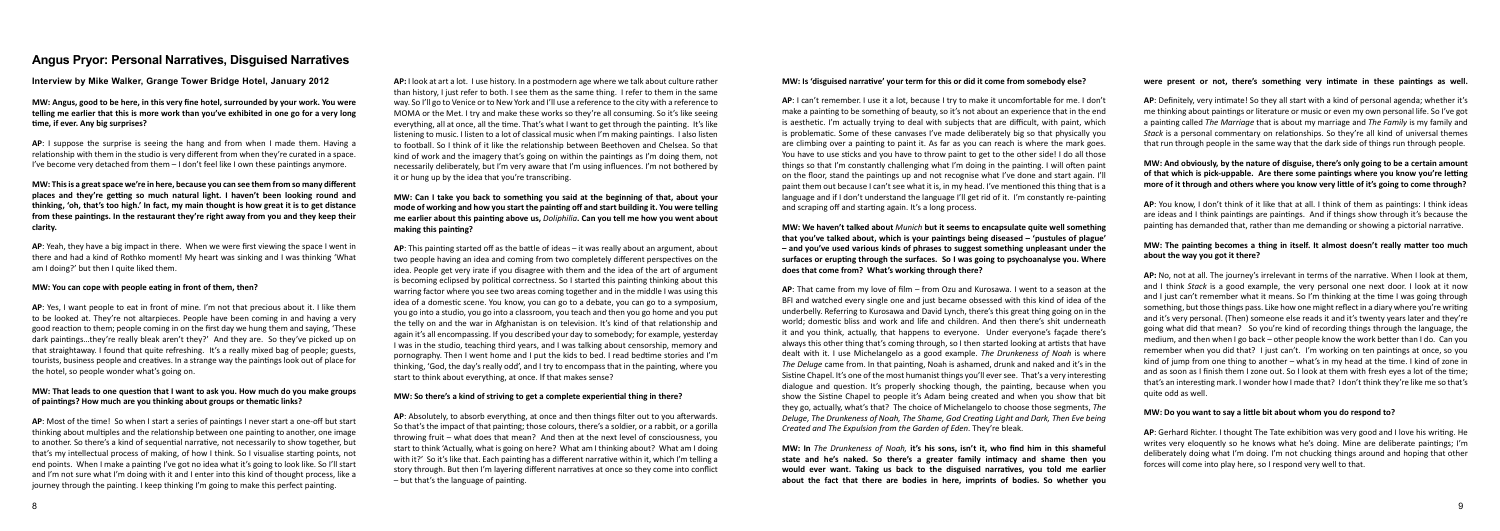#### **MW: So it's both phases - Expressionism and Neo-Expressionism.**

**AP:** Definitely, very definitely! I also do think there are pathways in art history that you respond to. There's the Duchampian pathway – Duchamp through to Warhol to Pop Art - you can see that pathway very clearly and I don't think I'm part of it. I think I'm part of a different pathway which is German Expressionism through to Abstract Expressionism through to Post-Conceptual painting. So I see it in very clear categories and then, when you start to cross over, you start to have something new.

#### **MW: And is the Post-Conceptual part of that about the fact that you are using these** readymades. these imprints?

**AP:** Yes. I'm challenging the Duchampian ideology that I'm surrounded by. So if you take a readymade and you paint with it, what is it? Is it a readymade? Is it a painting? What is painting? Is painting standing at an easel with a brush or is it paint on canvas? Is painting the end-product or is it process?

#### **CHI WE I'm not sure what it is. I was also thinking about Willem de Kooning.**

**AP:** And Philip Guston. Both those two are interesting to me in the experimental nature of what they were doing and the challenges they took up. If you think of de Kooning going from those black and white paintings to figurative paintings and Guston going from abstraction to figuration – terrific jumps! What a brave thing to do.

#### **MW: Morton Feldman wouldn't talk to Guston after he did that.**

AP: No. I know. Horrific. People saying horrific things, but de Kooning wrote to him and said 'Well done, mate.' There was a correspondence between them. They understood what they were doing. They were challenging themselves as well as the art world. I like that. The ability not to go with the norm and I've struggled with it. I've always been a person who doesn't go on the path which is fashionable.

#### **MW: Well, you're a painter for a start. Some people never seem to quite get the sheer** tactile pleasure and brilliance of painting. It's not in the arena for them. All they see is the image as information.

**AP**: I think I'm a Modernist, you know. I think the tradition is Modernism, without guestion, and what's wrong with that? I like it. This idea that it stopped at some point then postmodernism came in and then we're into some other kind of phase. These things run in parallel for tens of years.

**MW: It's interesting that it requires courage to say that. I remember hearing Sean Scully** speak and he's unapologetically romantic...what he does and how he sees it and it being in that Modernist strain.

**AP**: But I'm also inconsistent. I'm quite familiar with that. I'll stand up for a painting one day, say something and the next day I'll say something else. It has revealed itself in a different way and I feel differently about it.

Mike Walker is a PhD student in the History of Philosophy of Art at the University of Kent, **Canterbury.** 



*Doliphilia*, 2009/2010, oil based media, plasticine on canvas, 8.5m x 2.5m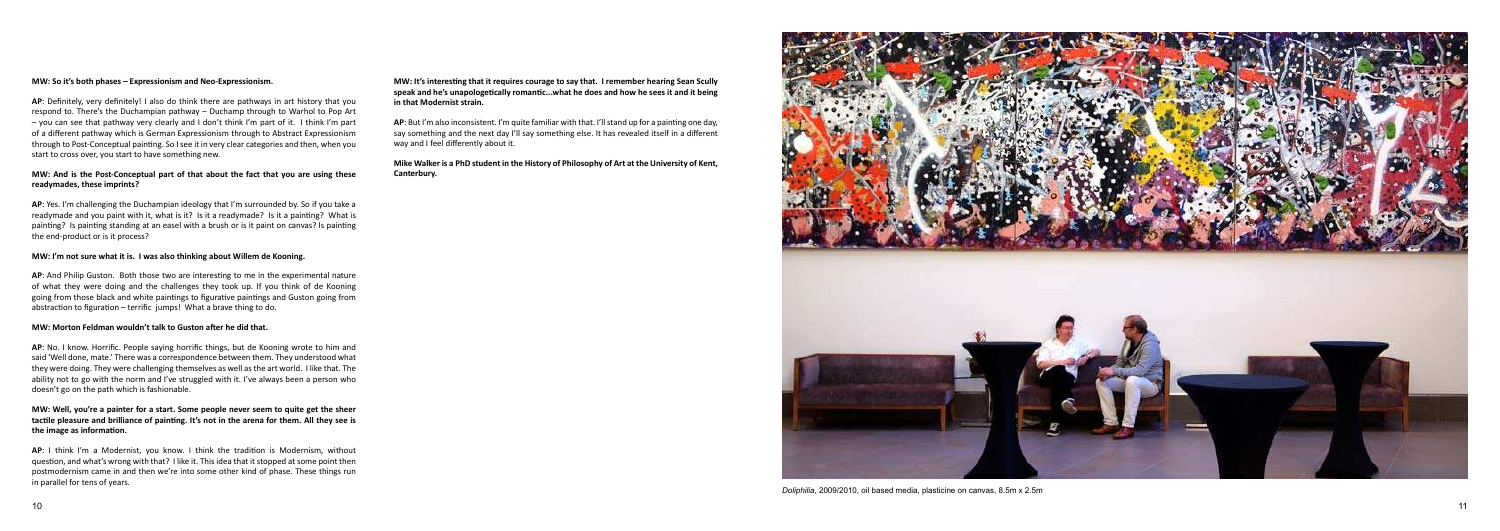

*The Deluge*, 2007, oil & caulk on canvas, 2.4m x 2.4m *Love & Death*, 2009, oil, caulk and plasticine on canvas, 2.4m x 4.8m



*Venice, 2006, oil on canvas, 0.91m x 0.6m*





*The Garden of Earthly Delights,* 2011, oil, caulk, plasticine & readymade, 9m x 2.5m





Canterbury Giant, 2008, oil & caulk on canvas, 2.4m x 2.4m Canterbury Giant, 2008, oil & caulk on canvas, 2.4m X 2.4m Canterbury Giant, 2008, oil & caulk on canvas, 2.4m x 2.4m Stack, 2009/2010, oil, caulk & plasticine, 14



*MAD*, 2008, oil & caulk on canvas, 2.4m x 2.4m *The Marriage,* 2007, oil & caulk on canvas, 2.4m x 2.4m *Canterbury Giant,* 2008, oil & caulk on canvas, 2.4m x 2.4m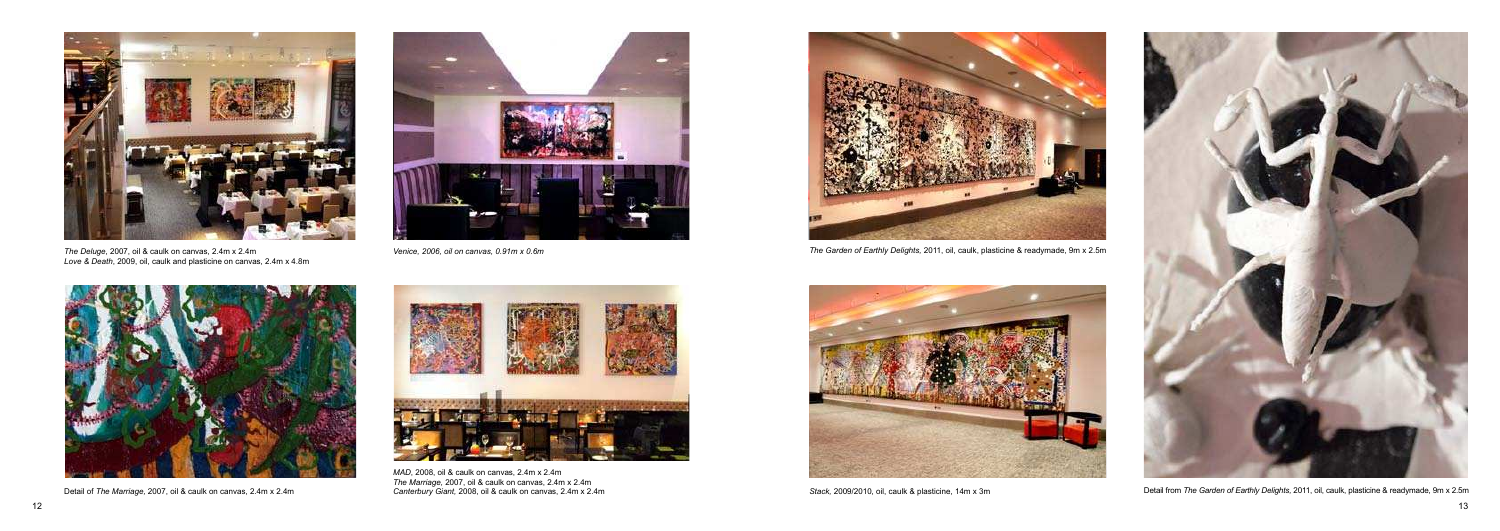**Grange Tower Bridge Hotel** 45 Prescot Street